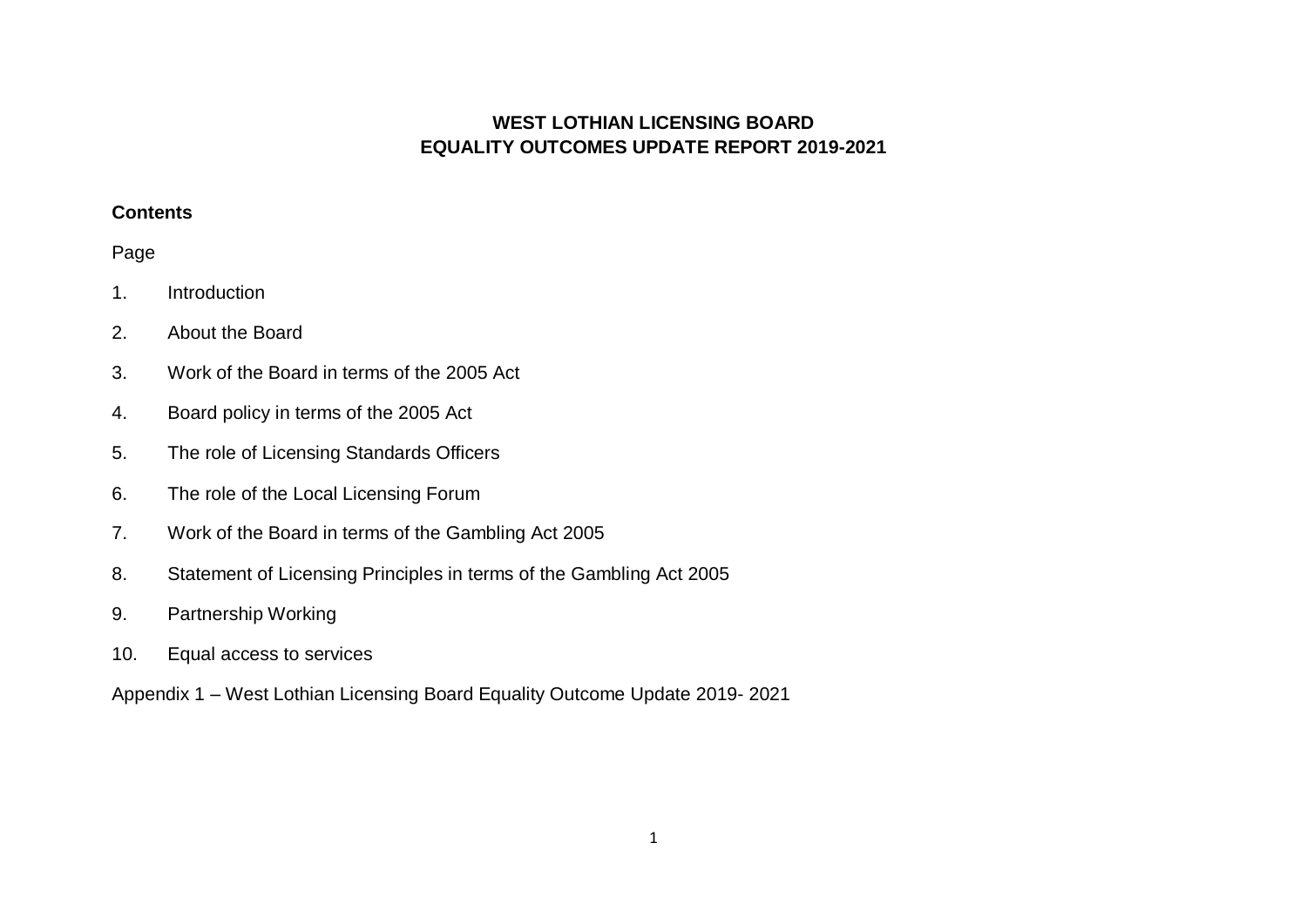#### **1. Introduction**

- 1.1 The public sector equality duty (known as the "General Equality Duty") is divided into three parts and requires public authorities, including West Lothian Licensing Board ("the Board"), in the exercise of their functions, to have due regard to the following three needs:
	- eliminate unlawful discrimination, harassment and victimisation and other conduct that is prohibited by the Equality Act 2010 ("the 2010 Act")
	- advance equality of opportunity between people who share a relevant protected characteristic and those who do not
	- foster good relations between people who share a protected characteristic and those who do not
- 1.2 The protected characteristics listed in the legislation are:
	- age
	- disability
	- sex
	- gender reassignment
	- pregnancy and maternity
	- race
	- religion or belief
	- sexual orientation
	- marriage and civil partnership (but only in respect of the duty to consciously consider the need to eliminate discrimination, harassment, victimisation and other conduct prohibited by The Equality Act 2010).
- 1.3 In addition the Equality Act 2010 (Specific Duties) (Scotland) Regulations 2012 contains Specific Duties which apply to public authorities including the Board. These include: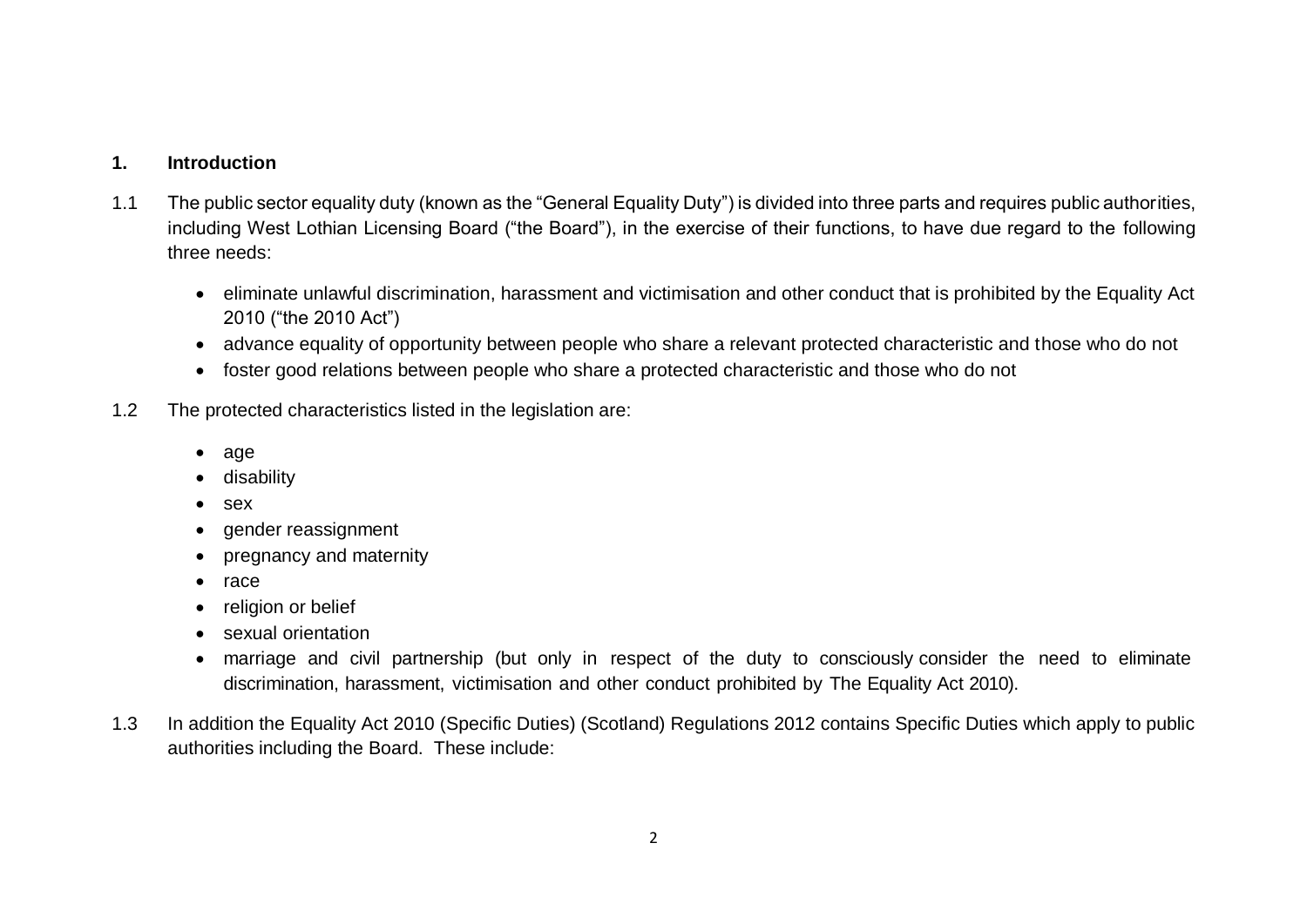- a duty to report progress on mainstreaming the General Equality Duty (this means a duty to publish a report, within prescribed timescales, on progress made to make the General Equality Duty integral to the exercise of the Licensing Board's functions so as to better perform that duty)
- a duty to publish Equality Outcomes (i.e. a result that the Board aims to achieve in order to further the three needs identified in paragraph 1.1 above) and report progress
- a duty to assess and review policies and practices where and to the extent necessary to fulfil the equality duty
- a duty to publish in a manner that is accessible
- 1.4 The Board approved revised Equality Outcomes for the period May 2019 to May 2023 at its meeting on 12 April 2019. This report contains an update on progress regarding those outcomes since then.
- 1.5 Although the Board has a separate legal status from West Lothian Council ("the council"), Board members are elected members appointed to the Board by the council. The legal and administrative support provided to the Board is provided by officers of the council. The Board meets in the council's headquarters and uses its services and facilities. Therefore, the steps taken by the council in relation to its duties in terms of the 2010 Act and 2012 Regulations (for the purposes of which the council is regarded as a separate public authority to the Board) also apply to Board members and the council officers who support the Board. The council is currently updating its Corporate Equality Mainstreaming Report and Outcome Plan and the revised document will align the Board's outcomes with those of the Council and will contain two outcomes which relate to the Licensing Board. These licensing outcomes will be updated following the consultation process which will be carried out as part of the next review of the Board's Statement of Licensing Policy between June 2022 and October 2023.
- 1.6 In light of the common responsibility between the Board and the council with regard to the General Equality Duty and Specific Duties, and the shared resources between the Board and the council referred to above, the Specific Duties listed below are addressed in the council's report referred to at paragraph 1.5 above and are not addressed separately in this document.

The Specific Duties are the duties to:

- Develop and publish a mainstreaming report
- Publish equality outcomes and report on progress (at least every two years)
- Assess and review policies and practices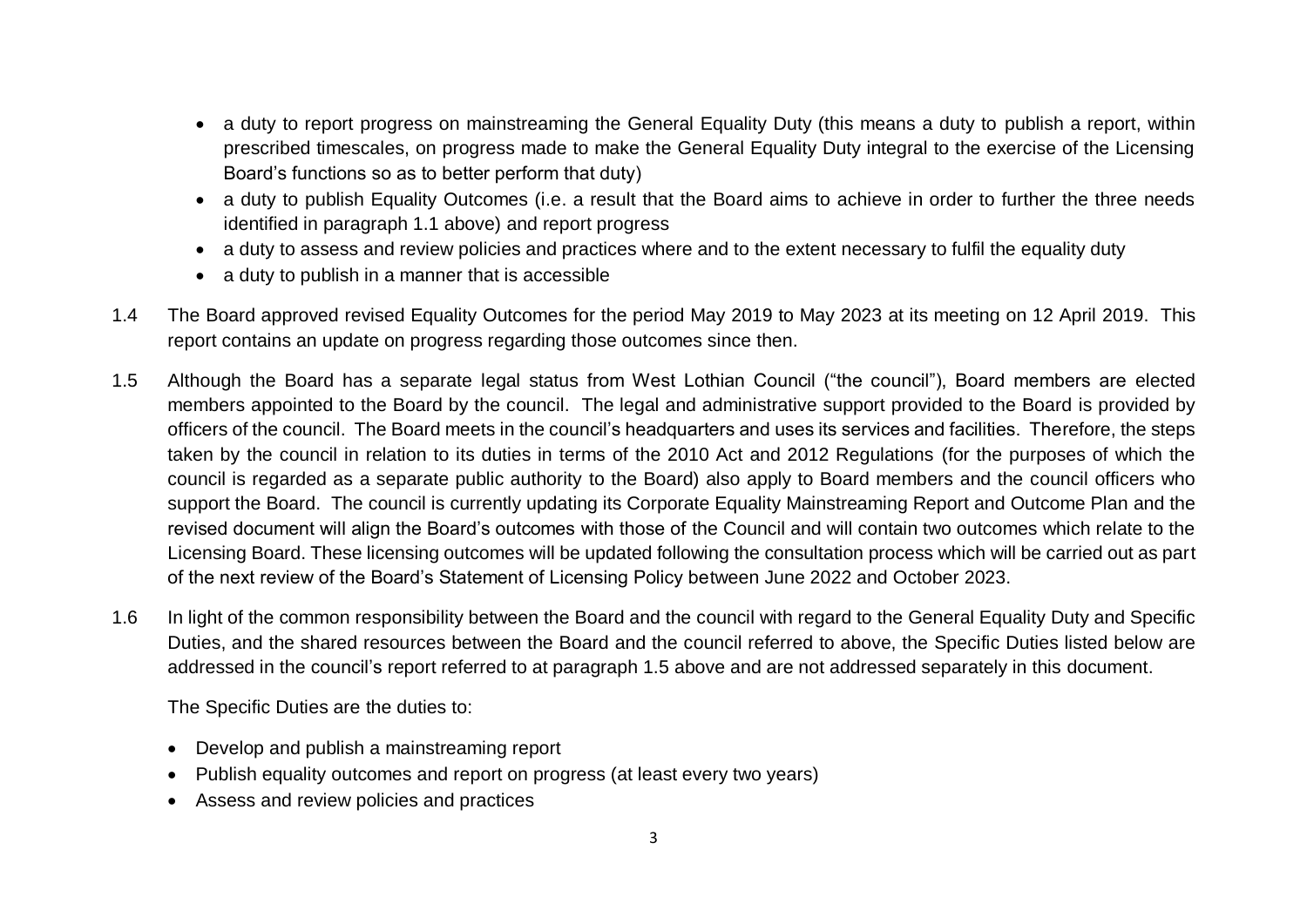- Gather and use employee information
- Publish gender pay gap information
- Publish statements on equal pay
- Consider award criteria and conditions in relation of public procurement
- Publish in a manner that is accessible

# **2. About the Board**

- 2.1 The Board is constituted in terms of the Licensing (Scotland) Act 2005 ("the 2005 Act") and by law is responsible for the administration of liquor and gambling licensing in West Lothian.
- 2.2 The Board has specific legal functions under the 2005 Act with regard to premises licensed for the sale of alcohol in West Lothian and personal licence holders. Separately the Board also has specific legal functions under the Gambling Act 2005 with regard to premises licensed for the provision of gambling in West Lothian.
- 2.3 The Board is comprised of 8 Board members, elected at the first council meeting after each ordinary council election.
- 2.4 Board meetings are usually in public but the Board can deliberate in private. However, the emergency legislation enacted following the coronavirus pandemic has allowed Board meetings to take place in private. The Board is currently holding all meetings remotely by means of video-conferencing. Once the emergency legislation is no longer in force it is likely that the Board will revert to making all decisions in public.
- 2.5 The Clerk of the Board is the Chief Solicitor. The Depute Clerks of the Board are solicitors from the Licensing Team. The council employees who undertake work for the Board are based within the Licensing Team.
- 2.6 Board members, Licensing Standards Officer and council employees are subject to the Council's training regime and requirements as employees of the council.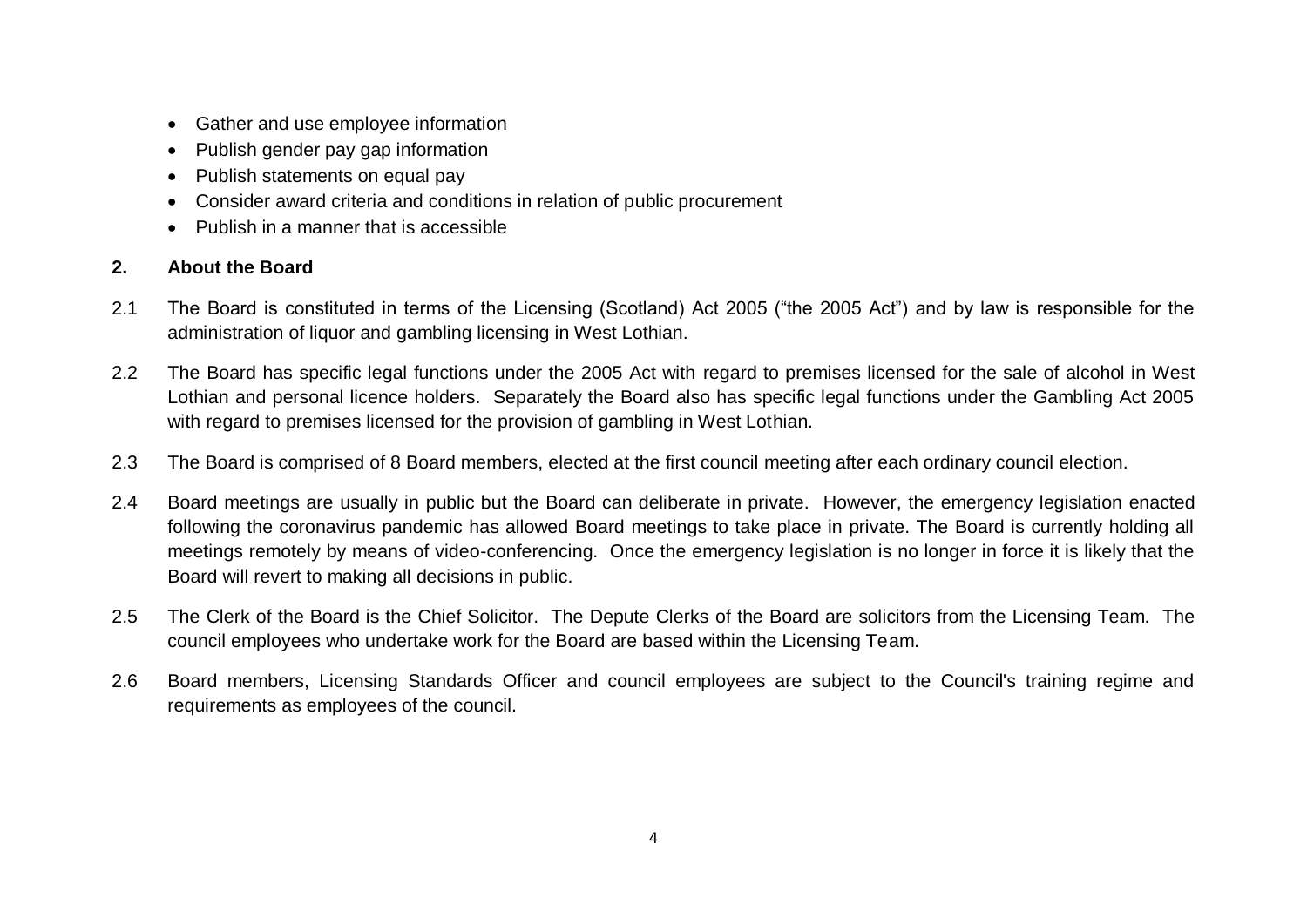## **3. Work of the Board in terms of the 2005 Act**

- 3.1 The 2005 Act contains 5 licensing objectives which are central to the Board's exercise of its legal functions and in particular its decision making. These are:
	- Preventing crime and disorder
	- Securing public safety
	- Preventing public nuisance
	- Protecting and improving public health
	- Protecting children and young persons from harm
- 3.2 The Board's legal functions are contained in detail in the 2005 Act and Regulations thereto issued by the Scottish Government from time to time. They include, broadly:
	- receiving each type of application available under the 2005 Act, including applications for premises licences and personal **licences**
	- receiving applications for review of premises and personal licences i.e. formal complaints regarding licensed premises and personal licence holders
	- administering those applications including, for example, sending notice of them to relevant parties
	- considering and determining applications other than those which can be granted administratively i.e. without a decision as to whether or not to grant having to be made.
- 3.3 In each decision that the Board has to make, it must apply the appropriate legal test contained in the 2005 Act. This includes, for example, whether to grant or refuse an application for a licence, or take a form of action in relation to a licence e.g. to suspend or revoke a licence.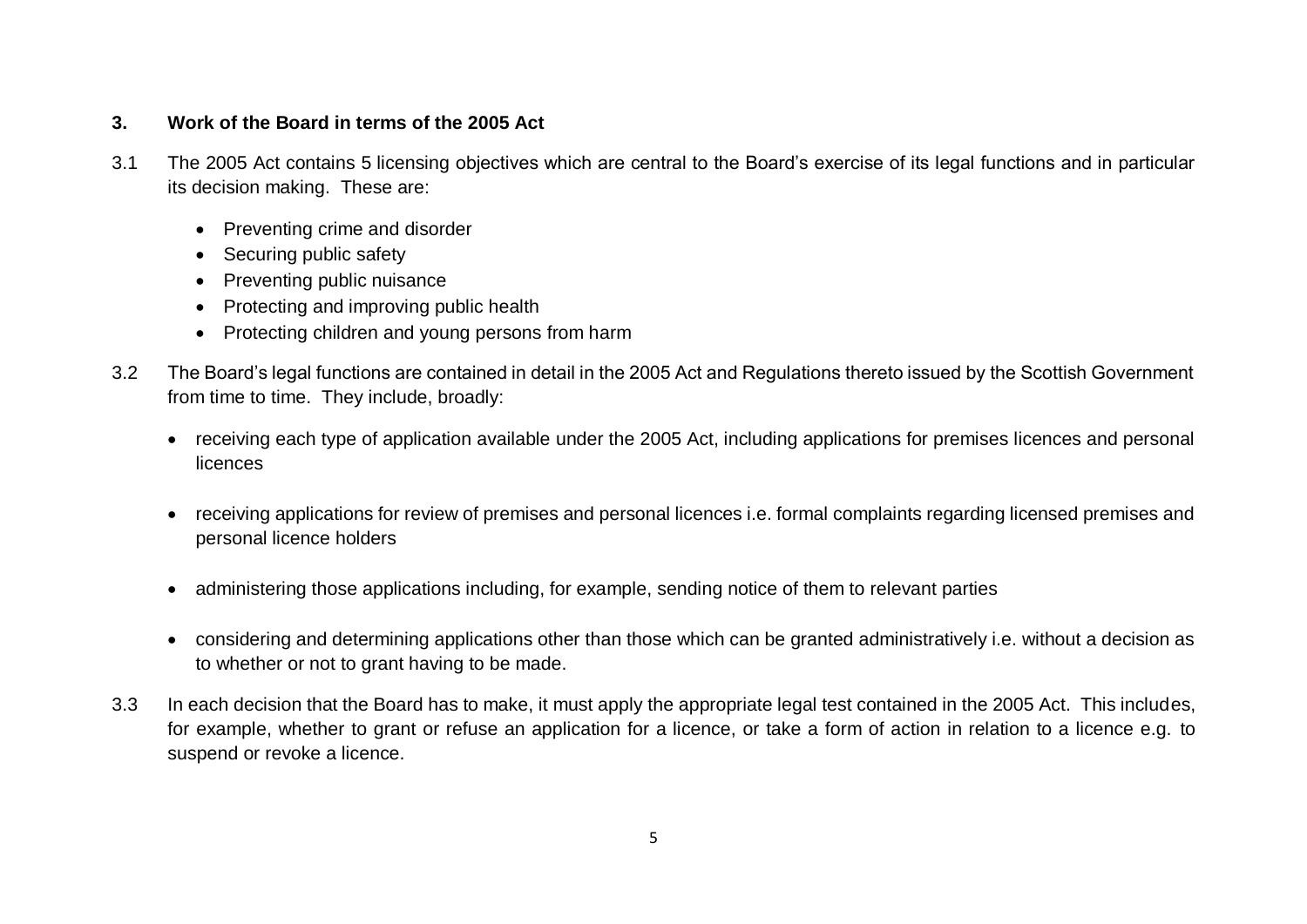## **4. Board Policy in terms of the 2005 Act**

Under the 2005 Act the Board is required to have a statement of licensing policy for alcohol licensing which it must review and publish every five years. This is aligned with the term of local government administrations and must be completed within 18 months of local government elections so the incoming Board has an opportunity to set its policy. The Board is required to seek to promote the five licensing objectives in its statement of licensing policy. The Board is also required to consult with a range of stakeholders including the Local Licensing Forum, Police Scotland and the local Health Board in preparing its statement of licensing policy. The current statement of licensing policy for 2018 - 2023 can be viewed on the council's alcohol licensing webpages.

Section 2.1 of the policy includes reference to people with disabilities and the terms of the Equality Act 2010 and states that reasonable adjustments to assist applicants, objectors and the public to engage in the licensing process are available on request. Section 3.8 of the policy reminds applicants and licence holders that the terms of the Equality Act 2010 apply to the operation of licensed premises. In addition, it provides information about Disability Access and Facilities Statements (DAFS) which are now required to be submitted along with all applications for new premises licences. The purpose of the DAFS is to raise awareness amongst licence applicants of the level of accessibility of their premises and actions they can take to improve this. Information for licence holders may be obtained via the following website:

#### [www.saifscotland.org.uk](http://www.saifscotland.org.uk/)

# **5. The role of Licensing Standards Officers**

- 5.1 Under the 2005 Act the council is required to appoint one or more Licensing Standards Officers who have the following general functions in West Lothian:
	- Providing to interested persons information and guidance concerning the operation of the 2005 Act in West Lothian
	- Supervising the compliance by the holders of licences with the conditions of their licences and other requirements of the 2005 Act
	- Providing mediation services for the purposes of avoiding or resolving disputes or disagreements between licence holders and other persons concerning any matter relating to compliance as referred to above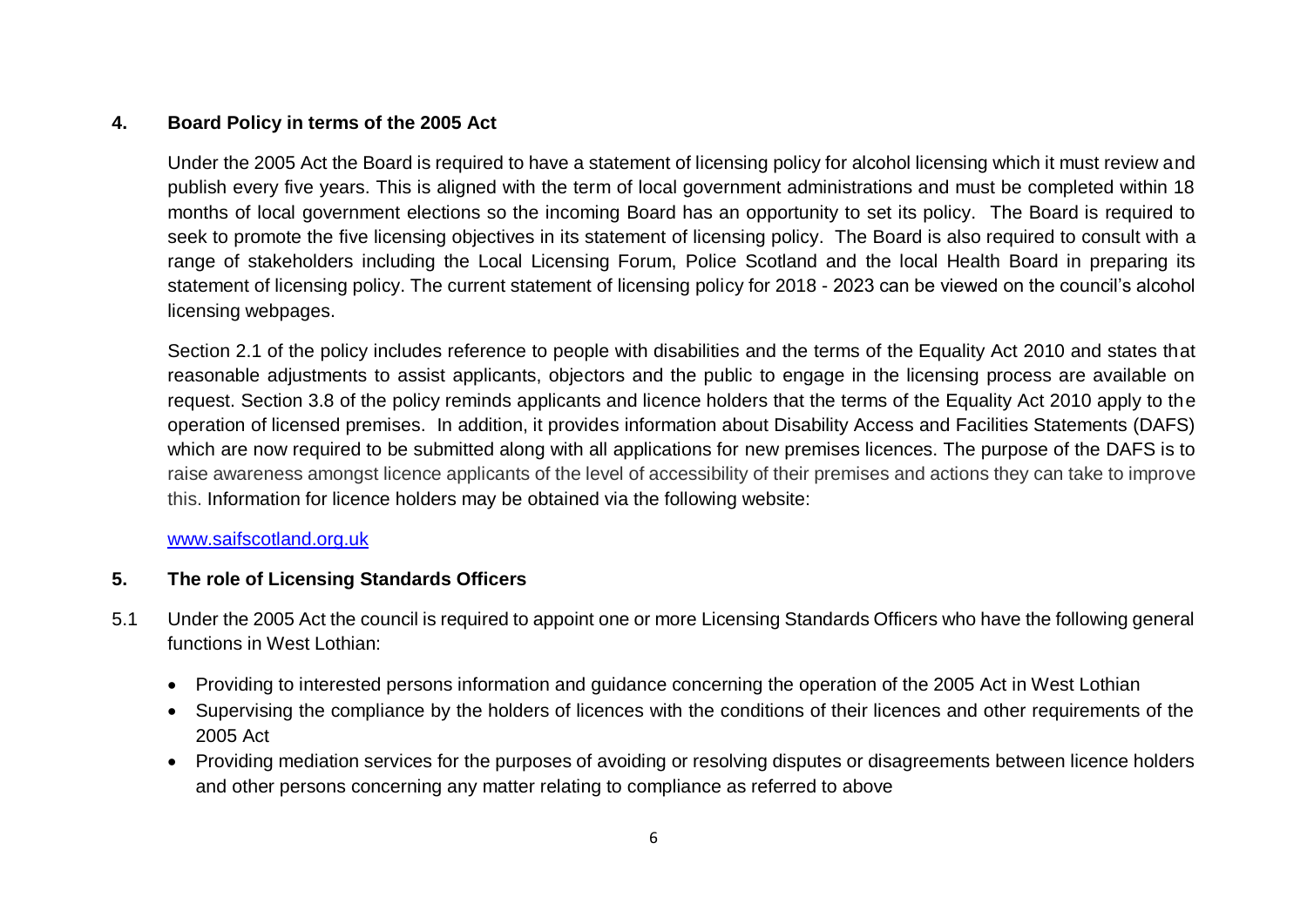There is currently one Licensing Standards Officer for West Lothian.

## **6. The role of the Local Licensing Forum**

- 6.1 Under the 2005 Act each Council must establish a Local Licensing Forum which has the following general functions in West Lothian:
	- To keep under review the operation of the 2005 Act in West Lothian and, in particular, the exercise by the Board of its functions
	- To give advice and make such recommendations to the Board in relation to the above as the Forum considers appropriate (but not in relation to a particular case)
- 6.2 Under the 2005 Act the Board has the following duties with regard to the Forum:
	- In exercising any function, have regard to any advice given, or recommendation made, in relation to that function by the Forum
	- Where the Board decides not to follow the advice or recommendation, to give the Forum reasons for the decision
	- At the request of the Forum to provide the Forum with copies of relevant statistical information as the Forum may reasonably require for the purposes of the Forum's general functions
- 6.3 The 2005 Act details groups/persons who must be represented within the Forum:
	- holders of premises licenses and personal licences
	- a representative of the Chief Constable
	- a person nominated by the local Health Board
	- persons having functions related to health, education or social work
	- young persons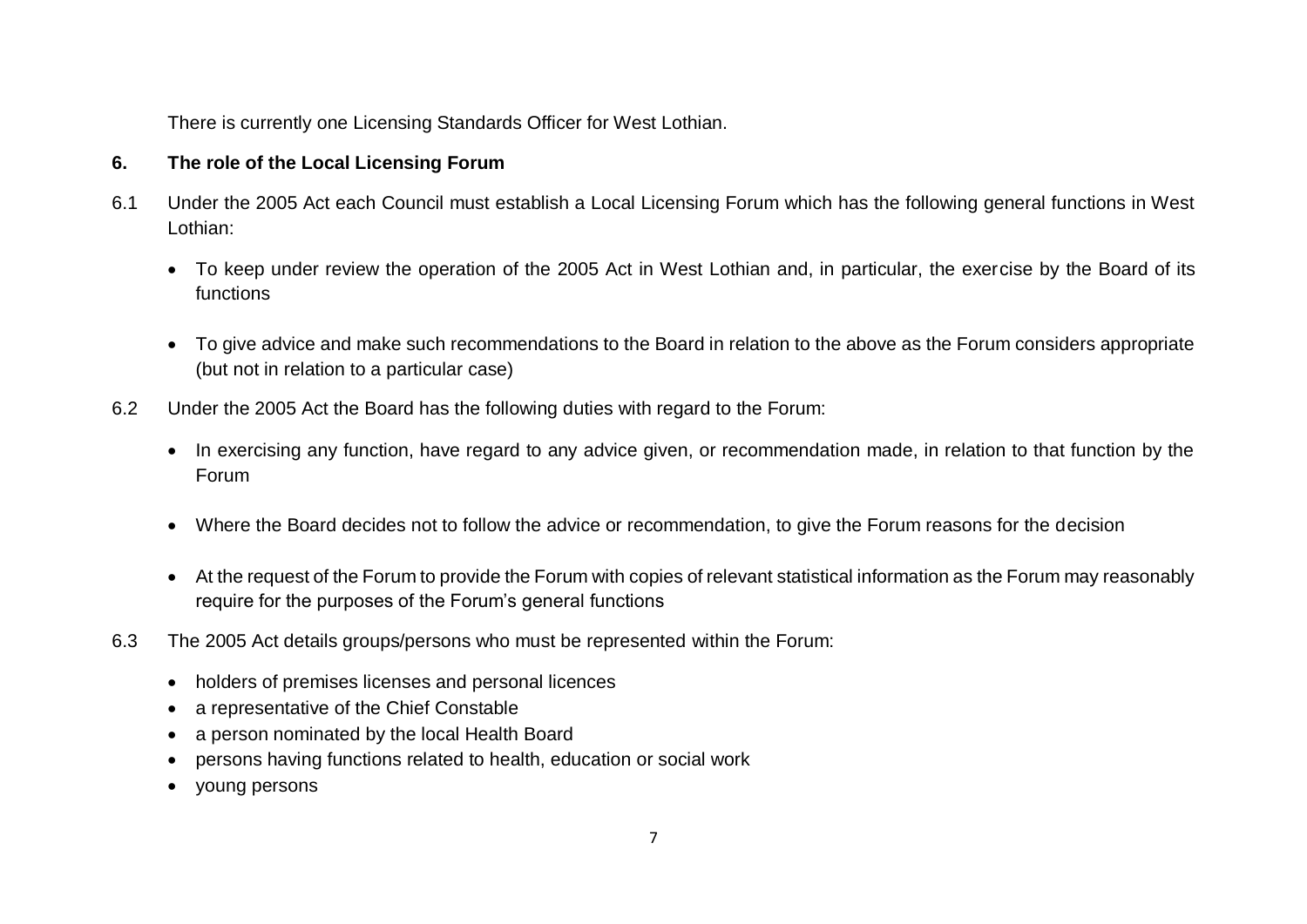- persons resident within the Forum's area
- a Licensing Standards Officer
- 6.4 The council is responsible for the appointment of and support for the Forum.

# **7. Work of the Board in terms of the Gambling Act 2005**

- 7.1 The Gambling Act 2005 contains three licensing objectives which are central to the Board's exercise of its legal functions and in particular its decision making.
	- preventing gambling from being a source of crime and disorder, being associated with crime and disorder or being used to support crime
	- ensuring that gambling is conducted in a fair and open way
	- protecting children and other vulnerable persons from being harmed or exploited by gambling

For gambling licences, the Board must have regard to these three licensing objectives in its decision making including, for example, whether to grant or refuse an application for a licence, or take a form of action in relation to a licence e.g. suspend or revoke a licence.

- 7.2 The Board's legal functions are contained in detail in the Gambling Act 2005 and Regulations thereto issued by the Government from time to time. They include, broadly:
	- receiving each type of application available under the 2005 Act, including applications for premises licences and gaming permits
	- receiving applications for review of premises licences i.e. formal complaints regarding licensed premises
	- administering those applications including, for example, sending notice of them to relevant parties
	- considering and determining applications other than those which can be granted administratively i.e. without a decision as to whether or not to grant having to be made.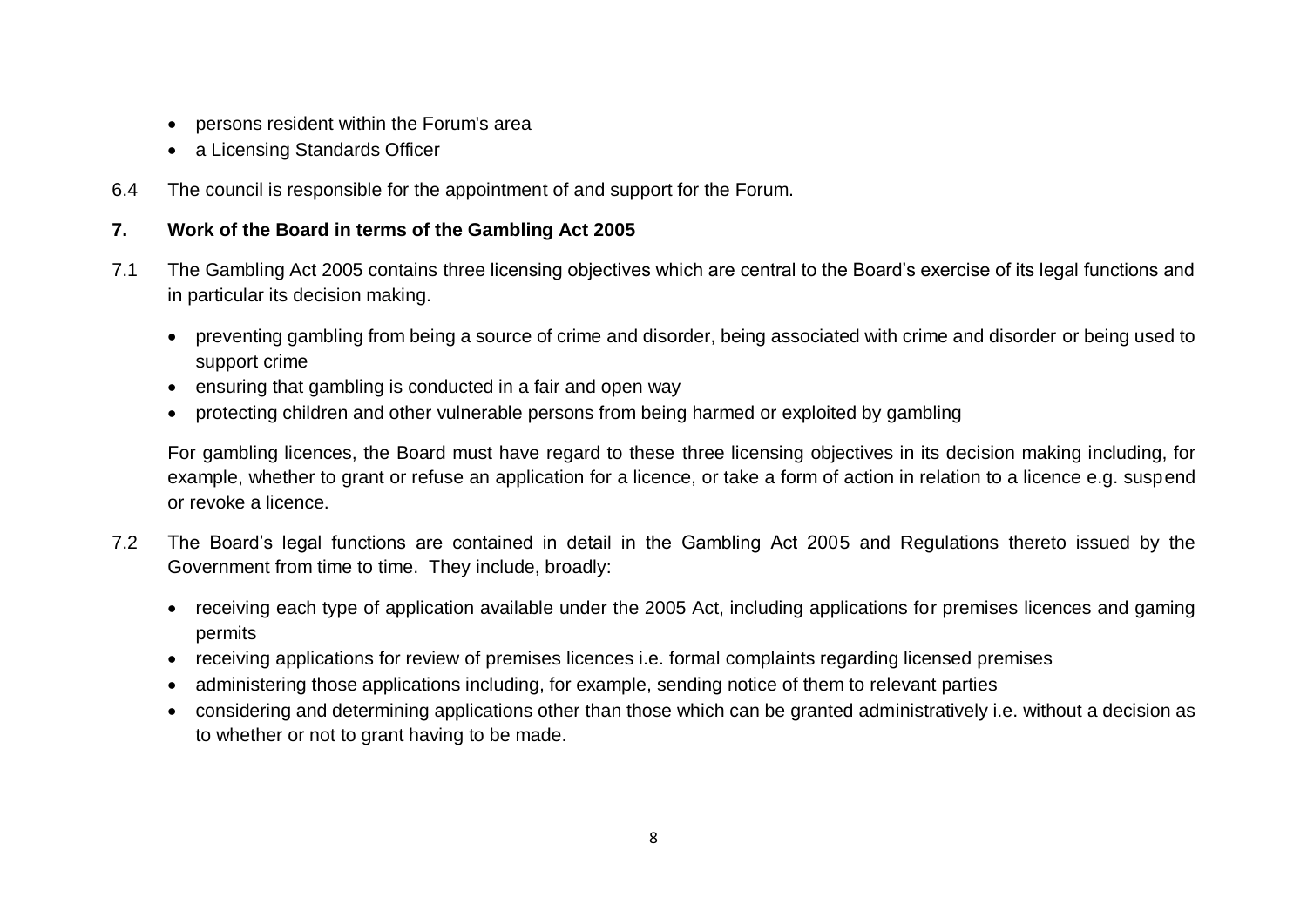7.3 In each decision that the Board has to make, it must apply the appropriate legal test contained in the Gambling Act 2005. This includes, for example, whether to grant or refuse an application for a licence, or take a form of action in relation to a licence e.g. to suspend or revoke a licence.

## **8. Statement of Licensing Principles in terms of the Gambling Act 2005**

8.1 Under the Gambling Act 2005 the Board is required to prepare and publish a statement of the principles it proposes to apply in exercising its functions under the Gambling Act 2005 during the three year period to which the policy applies. The Board is required to consult with prescribed bodies and persons identified in the Gambling Act 2005 before producing its statement of principles and to give appropriate weight to their views.

## **9. Partnership working**

9.1 The Board is committed to working in partnership with external statutory advisors, including Police Scotland, community bodies, including representatives of the licensed trade and other organisations, and all persons in the community with an interest in the Board's functions.

This includes the Local Licensing Forum through which the Board can engage with representatives of all parts of the community and ensure community views are taken into account in the development of Board policy.

#### **10. Access to services**

10.1 The Board's services are delivered from the council's headquarters at West Lothian Civic Centre, Howden South Road, Livingston, EH54 6FF. Access to the Civic Centre will be permitted in accordance with the coronavirus restrictions which are or may be in place.

In particular:

- the West Lothian Civic Centre is single level access and the Council Chamber in which Board meetings are held is first floor lift access followed by single level access from the lift to the Council Chamber
- the Council Chamber in which Board meetings are held operates a digital hearing loop and microphone system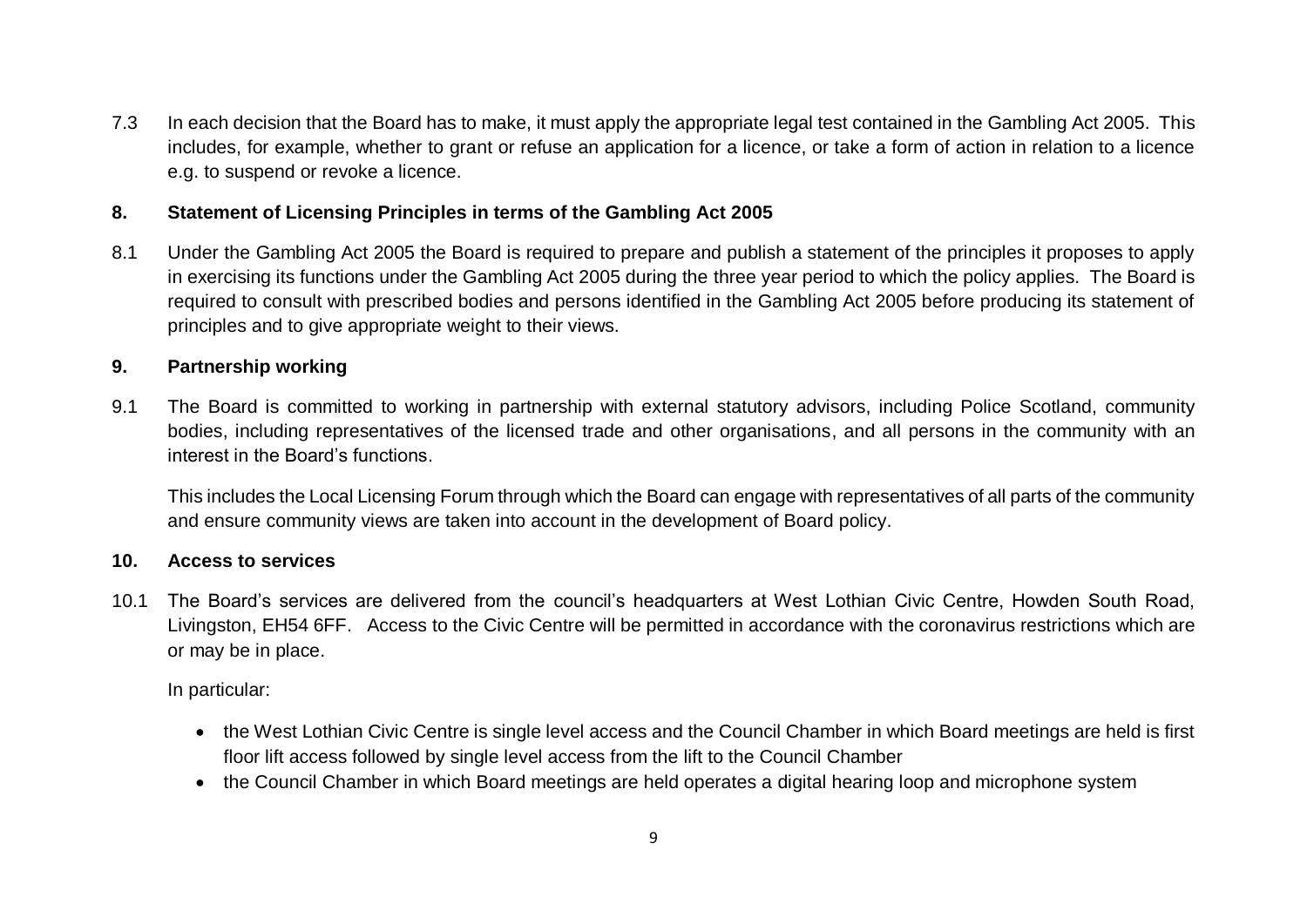- 10.2 The Board's licensing pages have an accessibility option which allows the pages to be customised using the ReciteMe function by clicking on the "me accessibility" button in the toolbar at the top of each webpage. ReciteMe helps website visitors who require online reading support and those who wish to listen to information instead of reading it. Those with print disabilities, such as dyslexia or mild visual impairments, and those with English as a second language find ReciteMe particularly useful. ReciteMe has the following features
	- Change Font Sizes and Colours
	- Customise Background Colour
	- Read Text Aloud including PDF Documents using DocReader
	- Translation Tools in over 100 languages
	- Full Dictionary and Thesaurus
	- Save your preferences
- 10.3 The Board's licensing pages have a facility which can be used by persons who use British Sign Language as a first or preferred language to be fully involved in daily and public life. Customers can use the "contact us" option at the top of each of the webpages and click on the special requirements link to contact the Board via<https://contactscotland-bsl.org/>
- 10.4 The Board's statement of licensing policy under the 2005 Act, statement of principles under the Gambling Act 2005 and each of the Board's application forms can be provided in a range of alternative languages or formats, on request.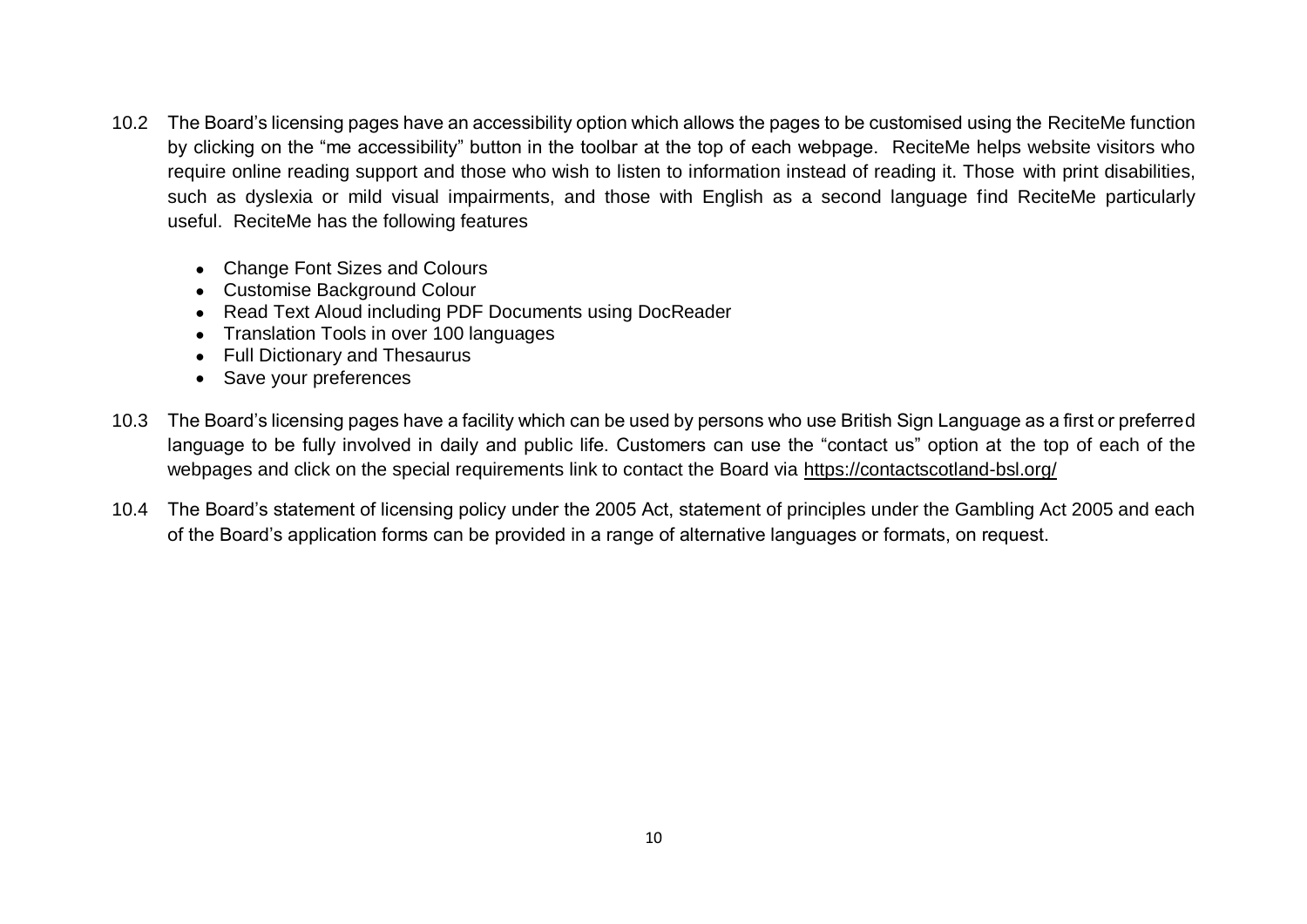| West Lothian<br><b>Relevant</b><br>Licensing<br>General<br><b>Board Equality</b><br><b>Equality Duty</b>                                                                                                                                                                                                                                                                                                                                                                                                                                                               | Relevant<br>protected<br>characteristics                                                                                                                                                                                                        | <b>Actions</b>                                                                                                                                                                                                                                                                                                                                                                                                                                                                                                                                                                                                                                                                                                                                                                                                                                                                                                                                                                                                                                                                                                                                                                                                                                                                                                                     | <b>Update</b>                                                                                                                                                                                                                                                                                                                                                                                                                                                                                                                                                                                                                                                                                                                                                                                                                                                                                                                                                                                                                                                                                                                                                                                                                                                                                                                                                                                                                           |
|------------------------------------------------------------------------------------------------------------------------------------------------------------------------------------------------------------------------------------------------------------------------------------------------------------------------------------------------------------------------------------------------------------------------------------------------------------------------------------------------------------------------------------------------------------------------|-------------------------------------------------------------------------------------------------------------------------------------------------------------------------------------------------------------------------------------------------|------------------------------------------------------------------------------------------------------------------------------------------------------------------------------------------------------------------------------------------------------------------------------------------------------------------------------------------------------------------------------------------------------------------------------------------------------------------------------------------------------------------------------------------------------------------------------------------------------------------------------------------------------------------------------------------------------------------------------------------------------------------------------------------------------------------------------------------------------------------------------------------------------------------------------------------------------------------------------------------------------------------------------------------------------------------------------------------------------------------------------------------------------------------------------------------------------------------------------------------------------------------------------------------------------------------------------------|-----------------------------------------------------------------------------------------------------------------------------------------------------------------------------------------------------------------------------------------------------------------------------------------------------------------------------------------------------------------------------------------------------------------------------------------------------------------------------------------------------------------------------------------------------------------------------------------------------------------------------------------------------------------------------------------------------------------------------------------------------------------------------------------------------------------------------------------------------------------------------------------------------------------------------------------------------------------------------------------------------------------------------------------------------------------------------------------------------------------------------------------------------------------------------------------------------------------------------------------------------------------------------------------------------------------------------------------------------------------------------------------------------------------------------------------|
| <b>Outcome</b>                                                                                                                                                                                                                                                                                                                                                                                                                                                                                                                                                         |                                                                                                                                                                                                                                                 |                                                                                                                                                                                                                                                                                                                                                                                                                                                                                                                                                                                                                                                                                                                                                                                                                                                                                                                                                                                                                                                                                                                                                                                                                                                                                                                                    |                                                                                                                                                                                                                                                                                                                                                                                                                                                                                                                                                                                                                                                                                                                                                                                                                                                                                                                                                                                                                                                                                                                                                                                                                                                                                                                                                                                                                                         |
| 1. The Board<br>Advance<br>of<br>equality<br>will seek to<br>promote equal<br>opportunity<br>of<br>between<br>opportunity<br>who<br>people<br>access<br>to<br>licensed<br>share<br>a<br>premises<br>in<br>relevant<br>West<br>Lothian<br>protected<br>characteristic<br>and those who<br>do not<br>Eliminate<br>unlawful<br>discrimination,<br>harassment<br>and<br>victimisation<br>other<br>and<br>conduct that is<br>prohibited by<br>the Equality<br>Act 2010<br>Foster good<br>relations<br>between<br>people<br>who<br>share<br>a<br>protected<br>characteristic | $\bullet$<br>age<br>disability<br>$\bullet$<br>sex<br>$\bullet$<br>gender<br>$\bullet$<br>reassignment<br>pregnancy and<br>maternity<br>race<br>$\bullet$<br>religion<br>$\bullet$<br><b>or</b><br>belief<br>sexual<br>$\bullet$<br>orientation | The Board will promote accessibility to all<br>licensed premises in West Lothian for people<br>with disabilities through its application of the<br>relevant provisions of the Licensing (Scotland)<br>Act 2005 and its statement of licensing policy.<br>Paragraph 2.1 of the policy states that<br>reasonable adjustments to assist applicants,<br>objectors and the public to engage in the<br>licensing process are available on request.<br>Paragraph 3.8 of the policy provides information<br>about Disability Access<br>Facilities<br>and<br>Statements (DAFS) which are now required to<br>be submitted along with all applications for<br>premises licences. In addition, that section of<br>the policy signposts licence holders to their<br>duties under the Equality Act 2010.<br>The Board notes the limitations of the DAFS<br>documentation and will continue to raise issues<br>with the Scottish Government's Licensing Team<br>when appropriate regarding this.<br>The Board will promote accessibility to all<br>gambling premises in West Lothian for people<br>with disabilities through its application of the<br>relevant provisions of the Gambling Act 2005<br>and its statement of licensing principles.<br>Paragraph 1.10 of that statement states that<br>reasonable adjustments to assist applicants, | In accordance with section 12A of the Licensing<br>(Scotland) Act 2005, on 9 August 2019 and 28<br>August 2020 the Board received the Chief<br>Constable's reports to the Board for the periods<br>April 2018 to March 2019 and April 2019 to<br>March 2020 respectively. Under the legislation<br>these reports include the Chief Constable's<br>views about matters relating to policing in<br>connection with the operation of the Licensing<br>(Scotland) Act 2005 in the Board's area. The<br>Board was pleased to note that Police Scotland<br>did not raise any equality issues in these detailed<br>reports.<br>Police Scotland continues to be a key advisor to<br>the Board in their prescribed statutory role and<br>at the Board's monthly meetings.<br>Under section 11 of the Licensing (Scotland) Act<br>2005 the Licensing Forum's role includes<br>keeping under review the operation of the<br>Licensing (Scotland) Act 2005 in the Board's<br>area and the exercise by the Board of its<br>functions, and giving such advice and making<br>such recommendations to the Board in relation<br>to those matters as the Forum considers<br>appropriate. The Board held joint meetings with<br>the Forum on 20 May 2019 and 20 November<br>2020 when issues of concern regarding the<br>operation of the Board's functions were<br>discussed. No equality issues were raised at<br>these meetings. The Board welcomes any |

# **Appendix 1 – West Lothian Licensing Board Equality Outcomes Update**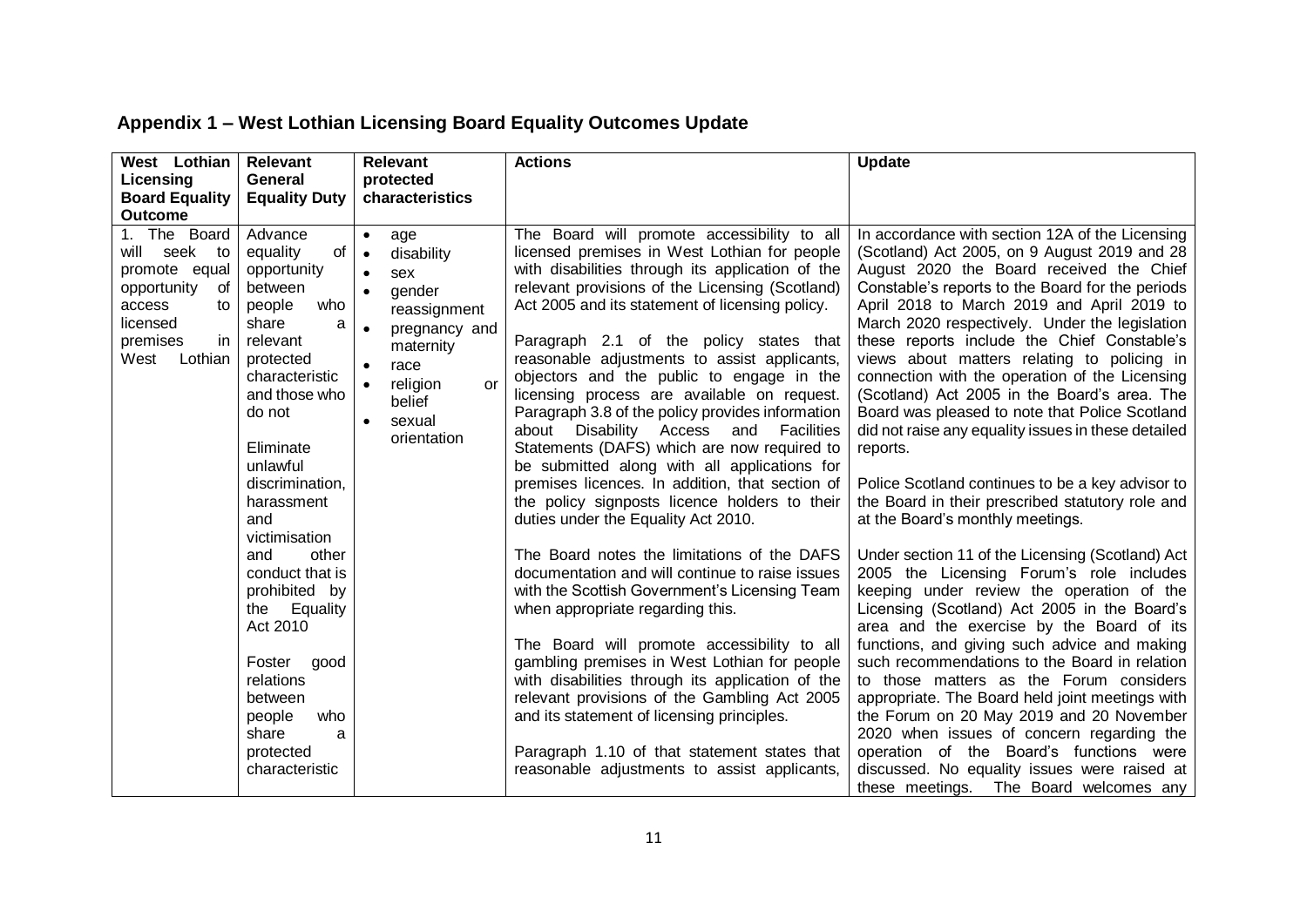| and those who | objectors and the public to engage in the                                                             | information, advice or recommendations the                                                   |
|---------------|-------------------------------------------------------------------------------------------------------|----------------------------------------------------------------------------------------------|
| do not        | licensing process are available on request.                                                           | Forum may wish to provide in this regard in                                                  |
|               | The Board will continue to work in partnership                                                        | relation to the Board's Equality Outcomes and<br>persons with protected characteristics.     |
|               | with agencies including Police Scotland and the                                                       |                                                                                              |
|               | local Licensing Forum, who each have a                                                                | The Board continues to have regard to its policy                                             |
|               | separate statutory role to play under the                                                             | when carrying out its statutory functions. The                                               |
|               | Licensing (Scotland) Act 2005, with equal<br>regard to the interests of persons with protected        | next statutory review of the Board's policy will<br>take place between June 2022 and October |
|               | characteristics.                                                                                      | 2023.                                                                                        |
|               | Police Scotland have a separate statutory role                                                        |                                                                                              |
|               | in terms of enforcement and reporting of                                                              |                                                                                              |
|               | offences and the local Licensing Forum in terms<br>of review of the Board's exercise of its functions |                                                                                              |
|               | and the giving of advice of recommendations to                                                        |                                                                                              |
|               | the Board.                                                                                            |                                                                                              |
|               | Board members, Licensing Standards Officer                                                            |                                                                                              |
|               | and the council employees who undertake work                                                          |                                                                                              |
|               | for the Board will participate in the council's<br>Equality Training programme.                       |                                                                                              |
|               |                                                                                                       |                                                                                              |
|               | Prior to carrying out further reviews of its policy                                                   |                                                                                              |
|               | and statement of gambling principles the Board<br>will consult widely with the public and key         |                                                                                              |
|               | stakeholders regarding equality issues and                                                            |                                                                                              |
|               | consider making such changes as highlighted in                                                        |                                                                                              |
|               | the consultation responses as are appropriate in<br>terms of its legislative functions. The terms of  |                                                                                              |
|               | these documents are directly relevant to the                                                          |                                                                                              |
|               | Board's decision making in licensing matters.                                                         |                                                                                              |
|               | By law these documents are required to be<br>subject to periodic review.                              |                                                                                              |
|               |                                                                                                       |                                                                                              |
|               | As part of the consultation the Board will                                                            |                                                                                              |
|               | consider the need for Equality<br>Impact<br>Assessments, where appropriate.                           |                                                                                              |
|               |                                                                                                       |                                                                                              |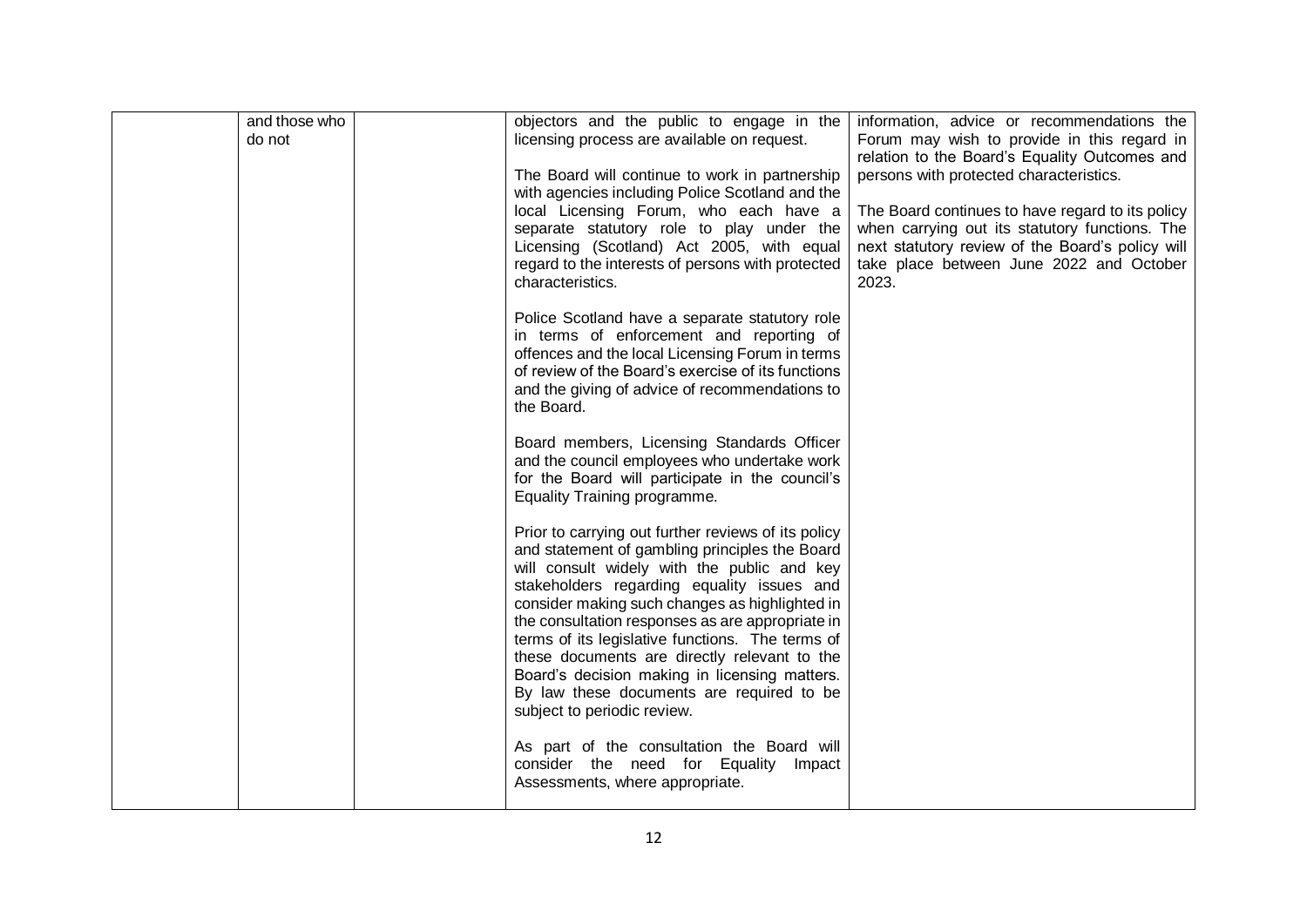| West Lothian<br>Licensing<br><b>Board Equality</b><br><b>Outcome</b>                                                                                             | Relevant<br>General<br><b>Equality Duty</b>                                                                                                              | Relevant<br>protected<br>characteristics                                                                                                                                                                                    | <b>Actions</b>                                                                                                                                                                                                                                                                                                                                                                                                                                                                                                                                                                                                                                                                                                                                                                                                                                                  | <b>Update</b>                                                                                                                                                                                                                                                                                                                                                                                                                                                                                                                                                                                                                                                                                                                                                                                                                                                                                                                                                                                                                                                                                                                                                                                                                                                                                   |
|------------------------------------------------------------------------------------------------------------------------------------------------------------------|----------------------------------------------------------------------------------------------------------------------------------------------------------|-----------------------------------------------------------------------------------------------------------------------------------------------------------------------------------------------------------------------------|-----------------------------------------------------------------------------------------------------------------------------------------------------------------------------------------------------------------------------------------------------------------------------------------------------------------------------------------------------------------------------------------------------------------------------------------------------------------------------------------------------------------------------------------------------------------------------------------------------------------------------------------------------------------------------------------------------------------------------------------------------------------------------------------------------------------------------------------------------------------|-------------------------------------------------------------------------------------------------------------------------------------------------------------------------------------------------------------------------------------------------------------------------------------------------------------------------------------------------------------------------------------------------------------------------------------------------------------------------------------------------------------------------------------------------------------------------------------------------------------------------------------------------------------------------------------------------------------------------------------------------------------------------------------------------------------------------------------------------------------------------------------------------------------------------------------------------------------------------------------------------------------------------------------------------------------------------------------------------------------------------------------------------------------------------------------------------------------------------------------------------------------------------------------------------|
| 2.<br><b>The</b><br>of<br>community<br>West Lothian<br>able<br>to<br>are<br>engage<br>effectively in the<br>exercise of the<br>Board's<br>licensing<br>functions | Advance<br>of<br>equality<br>opportunity<br>between<br>who<br>people<br>share<br>a<br>relevant<br>protected<br>characteristic<br>and those who<br>do not | $\bullet$<br>age<br>disability<br>$\bullet$<br>sex (gender)<br>$\bullet$<br>gender<br>$\bullet$<br>reassignment<br>race<br>$\bullet$<br>sexual<br>$\bullet$<br>orientation<br>religion/belief<br>pregnancy and<br>maternity | The Board will seek to identify through its<br>customer feedback form (sent to all customers)<br>any service concerns specific to persons with<br>protected characteristics in order to monitor and<br>address such concerns, as appropriate. The<br>Board will also seek to identify any issues<br>arising in connection with persons with<br>protected characteristics which are identified<br>through partnership working with Police<br>Scotland and the Licensing Forum in order to<br>monitor and address such concerns, as<br>appropriate. The Board will seek to ensure that<br>the service it provides offers equal opportunity<br>for engagement by persons with protected<br>characteristics.<br>The Board will review its website, application<br>forms and standard documentation regularly to<br>ensure that these are as accessible as possible. | Customer feedback forms continue to be<br>analysed to identify any equality issues.<br>Customer results are excellent with no instances<br>of unfair treatment of any kind being identified.<br>The feedback forms demonstrated that the<br>overall quality of the licensing service was<br>scored at either good or excellent by 99% of<br>customers who responded in both 2018/19 and<br>2019/20. The figures for 2020/21 are not yet<br>available.<br>The coronavirus pandemic resulted in the<br>cancellation of Board meetings planned in April<br>and May 2020. By June 2020 arrangements had<br>been made to recommence these meetings<br>remotely using video-conferencing technology.<br>Procedures for Board meetings have been<br>modified to give applicants and objectors earlier<br>notice of Board meetings and assistance is<br>provided to all parties wishing to take part in<br>remote hearings. Board meetings continue to<br>take place on a monthly basis.<br>Emergency powers introduced following the<br>pandemic led to a change to certain aspects of<br>the licensing legislation. The Board's webpages<br>were updated to reflect these changes and<br>provide information to customers. The website<br>continues to be reviewed and updated on a<br>regular basis. |